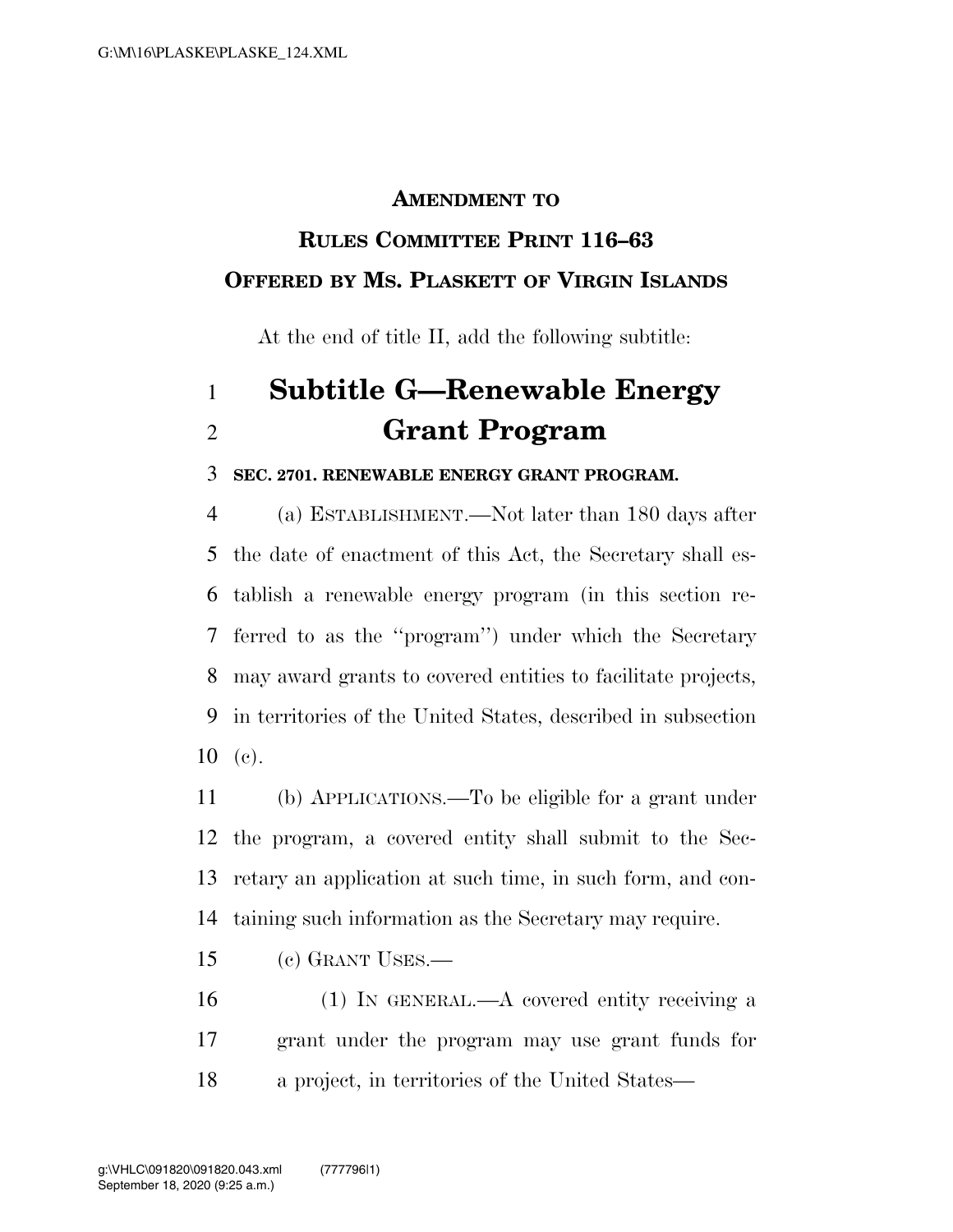| $\mathbf{1}$   | $(A)$ to develop or construct a renewable en-                |
|----------------|--------------------------------------------------------------|
| $\overline{2}$ | ergy system;                                                 |
| 3              | (B) to carry out an activity to increase en-                 |
| $\overline{4}$ | ergy efficiency;                                             |
| 5              | (C) to develop or construct an energy stor-                  |
| 6              | age system or device for-                                    |
| 7              | (i) a system developed or constructed                        |
| 8              | under subparagraph $(A)$ ; or                                |
| 9              | (ii) an activity carried out under sub-                      |
| 10             | paragraph $(B)$ ;                                            |
| 11             | $(D)$ to develop or construct—                               |
| 12             | (i) a smart grid; or                                         |
| 13             | (ii) a microgrid; or                                         |
| 14             | (E) to train residents of territories of the                 |
| 15             | United States to develop, construct, maintain,               |
| 16             | or operate a renewable energy system.                        |
| 17             | (2) LIMITATION.—A covered entity receiving a                 |
| 18             | grant under the program may not use grant funds              |
| 19             | to develop or construct a facility that generates elec-      |
| 20             | tricity using energy derived from—                           |
| 21             | $(A)$ fossil fuels; or                                       |
| 22             | (B) nuclear power.                                           |
| 23             | (d) TECHNICAL ASSISTANCE.—The Secretary shall                |
| 24             | ensure that Department of Energy national laboratories       |
| 25             | offer to provide technical assistance to each covered entity |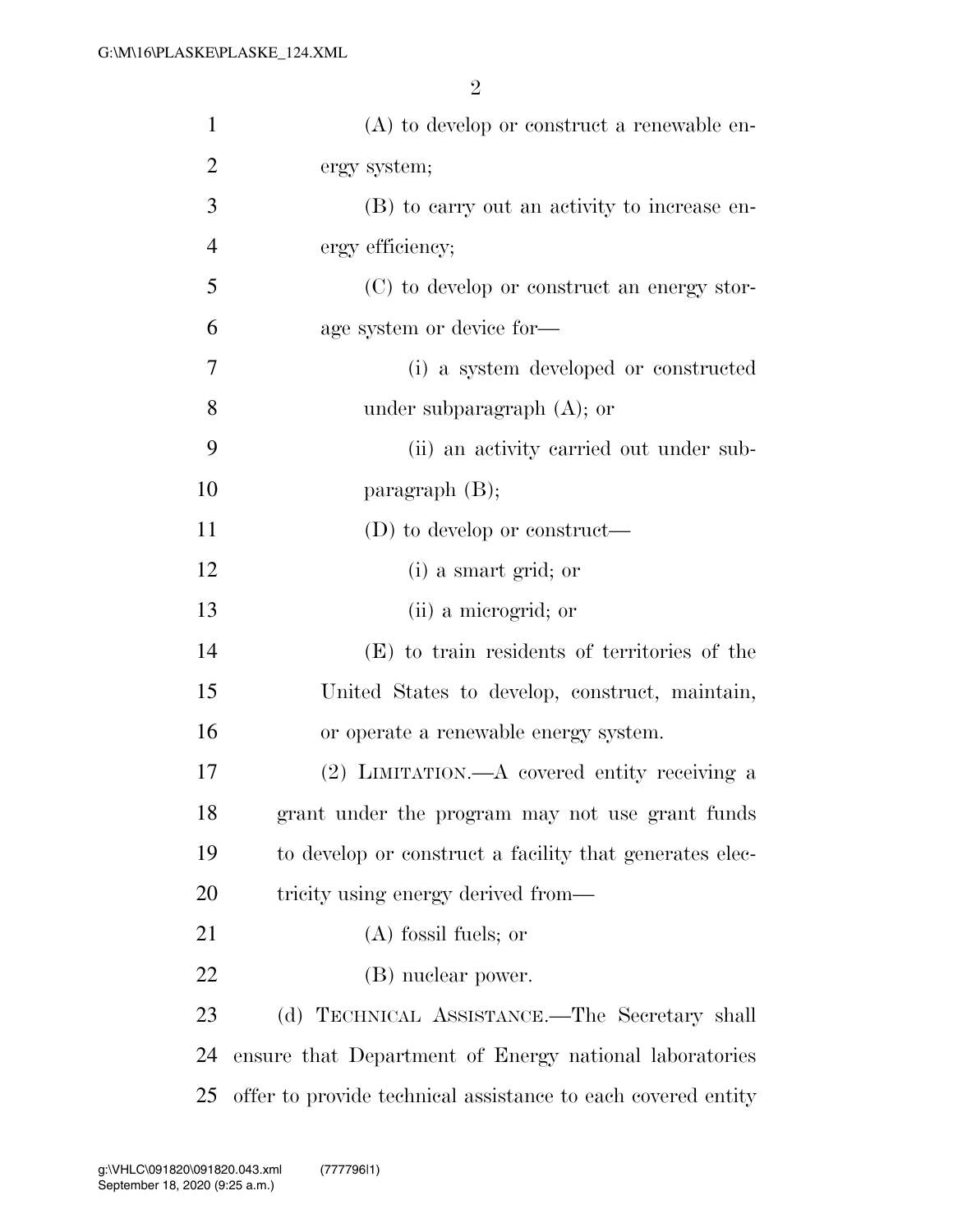carrying out a project assisted with a grant under the pro-gram.

 (e) REPORT.—Not later than two years after the es- tablishment of the program, and on an annual basis there- after, the Secretary shall submit to Congress a report con-taining—

- (1) an estimate of the amount of funds dis-bursed under the program;
- (2) an estimate of the energy conservation achieved as a result of the program;

 (3) a description of challenges encountered in 12 implementing projects described in subsection  $(c)(1)$ ; and

 (4) recommendations as to additional legislative measures to increase the use of renewable energy in territories of the United States, as appropriate.

(f) GAO STUDY AND REPORT.—

 (1) STUDY AND REPORT.—Not later than 180 days after the date of enactment of this section, the Comptroller General of the United States shall—

 (A) conduct a study regarding renewable energy and energy efficiency in territories of the United States; and

 (B) submit to Congress a report con-taining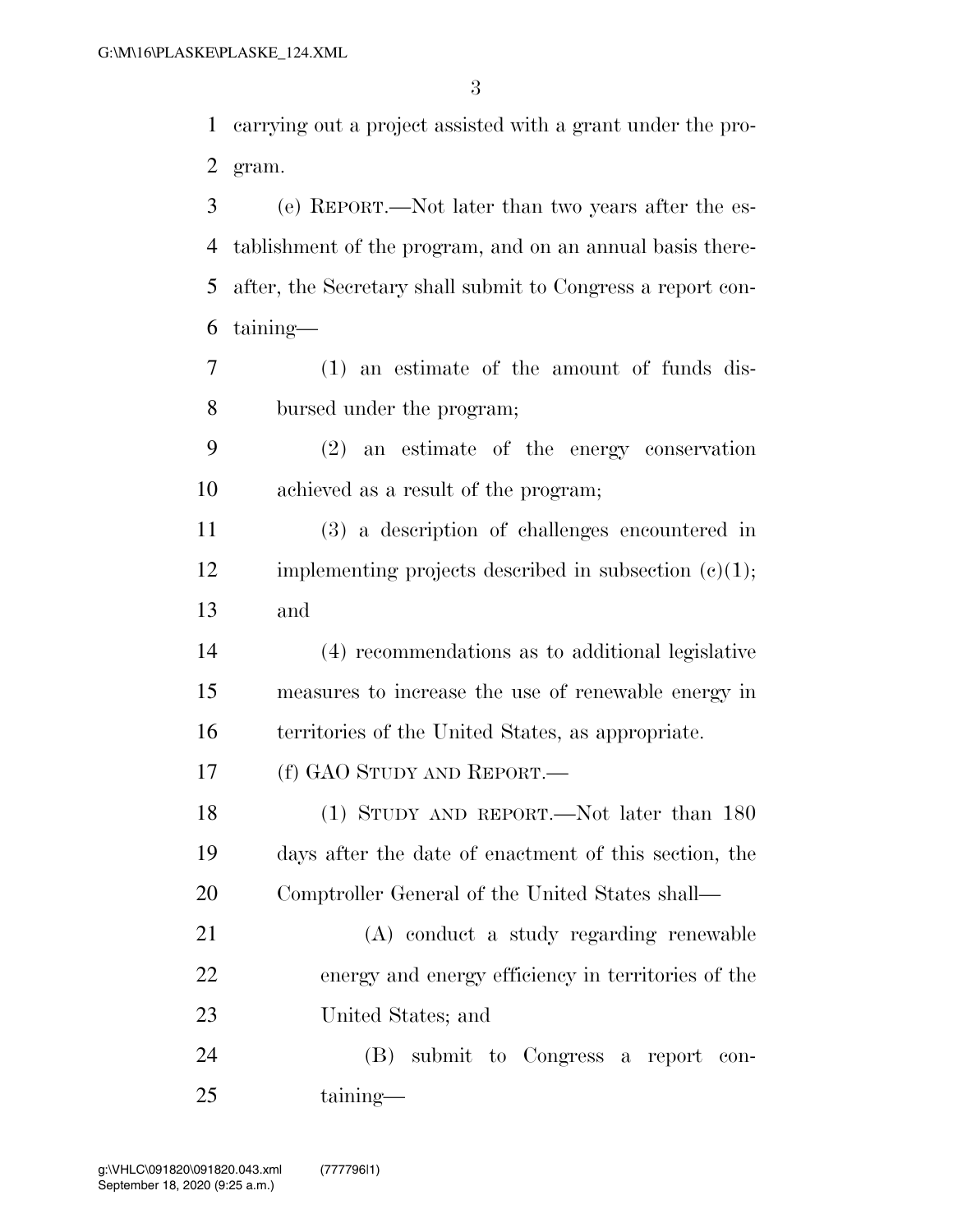| $\mathbf{1}$   | (i) the findings of the study; and                      |
|----------------|---------------------------------------------------------|
| $\overline{2}$ | (ii) related recommendations.                           |
| 3              | (2) COMPONENTS.—The study conducted under               |
| $\overline{4}$ | paragraph (1) shall consider, in relation to terri-     |
| 5              | tories of the United States, the potential—             |
| 6              | (A) to modify existing electric power sys-              |
| 7              | tems to use renewable energy sources;                   |
| 8              | (B) to expand the use of microgrids; and                |
| 9              | (C) to improve energy resiliency.                       |
| 10             | $(g)$ DEFINITIONS.—In this section, the following defi- |
| 11             | nitions apply:                                          |
| 12             | (1) COVERED ENTITY.—The term "covered en-               |
| 13             | tity" means a not-for-profit organization determined    |
| 14             | eligible by the Secretary for purposes of this section. |
| 15             | (2) DEPARTMENT OF ENERGY NATIONAL LAB-                  |
| 16             | ORATORIES.—The term "Department of Energy na-           |
| 17             | tional laboratories" has the same meaning as the        |
| 18             | term "National Laboratory" under section 2 of the       |
| 19             | Energy Policy Act of 2005 (42 U.S.C. 15801).            |
| 20             | (3) MICROGRID.—The term "microgrid" means               |
| 21             | an electric system—                                     |
| 22             | (A) that serves the local community with a              |
| 23             | power generation and distribution system; and           |
| 24             | $(B)$ that has the ability—                             |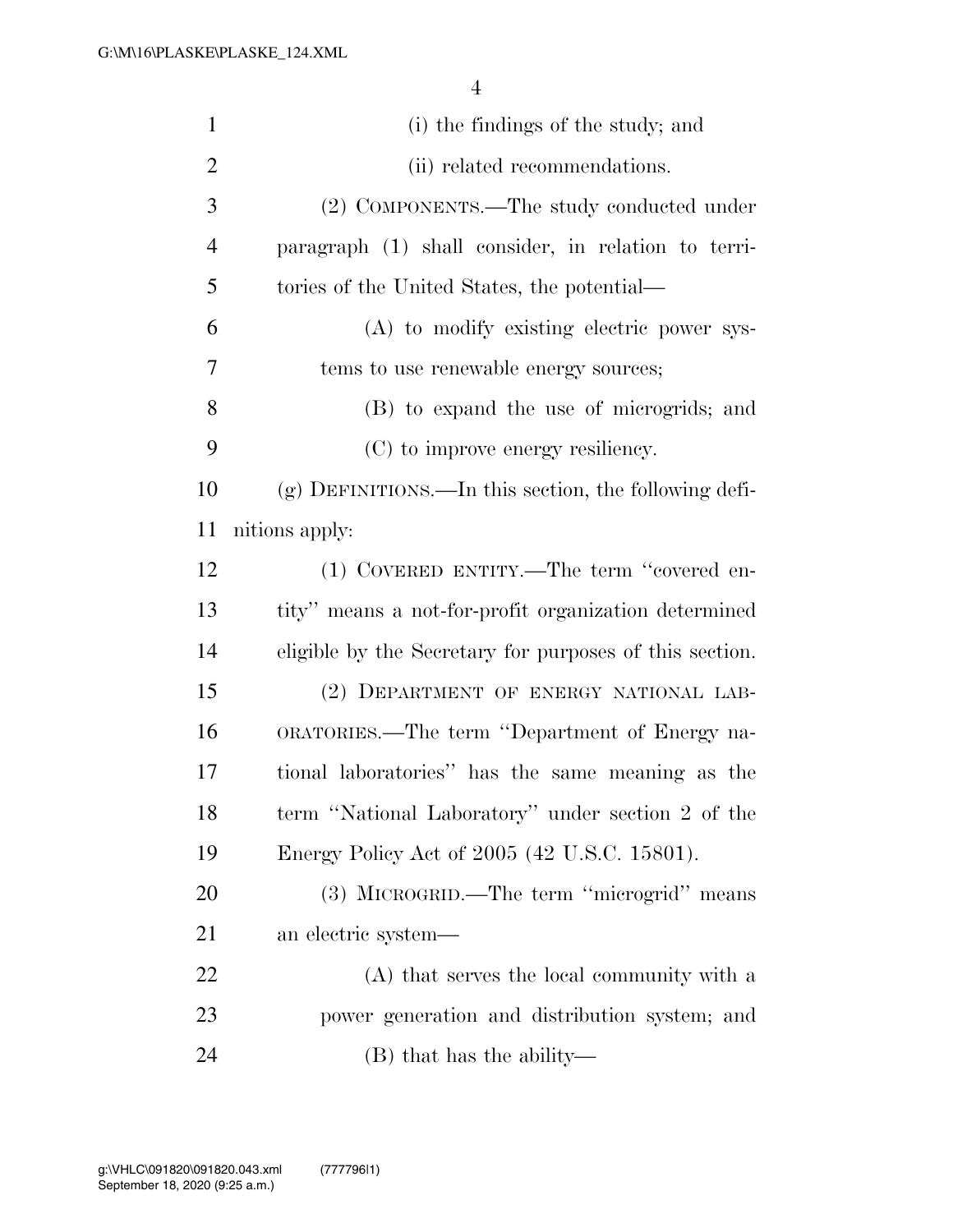| $\mathbf{1}$   | (i) to disconnect from a traditional                          |
|----------------|---------------------------------------------------------------|
| $\overline{2}$ | electric grid; and                                            |
| 3              | (ii) to operate autonomously when dis-                        |
| $\overline{4}$ | connected.                                                    |
| 5              | (4) RENEWABLE ENERGY; RENEWABLE ENERGY                        |
| 6              | SYSTEM.—The terms "renewable energy" and "re-                 |
| 7              | newable energy system" have the meanings given                |
| 8              | those terms in section $415(e)$ of the Energy Con-            |
| 9              | servation and Production Act $(42 \text{ U.S.C. } 6865(c))$ . |
| 10             | (5) SECRETARY.—The term "Secretary" means                     |
| 11             | the Secretary of Energy.                                      |
| 12             | $(6)$ SMART GRID.—The term "smart grid"                       |
| 13             | means an intelligent electric grid that uses digital          |
| 14             | communications technology, information systems,               |
| 15             | and automation to, while maintaining high system              |
| 16             | reliability—                                                  |
| 17             | (A) detect and react to local changes in                      |
| 18             | usage;                                                        |
| 19             | (B) improve system operating efficiency;                      |
| 20             | and                                                           |
| 21             | (C) reduce spending costs.                                    |
| 22             | (7) TERRITORY.—The term "territory" means                     |
| 23             | Commonwealth of Puerto Rico, Guam, the<br>the                 |
| 24             | United States Virgin Islands, American Samoa, and             |